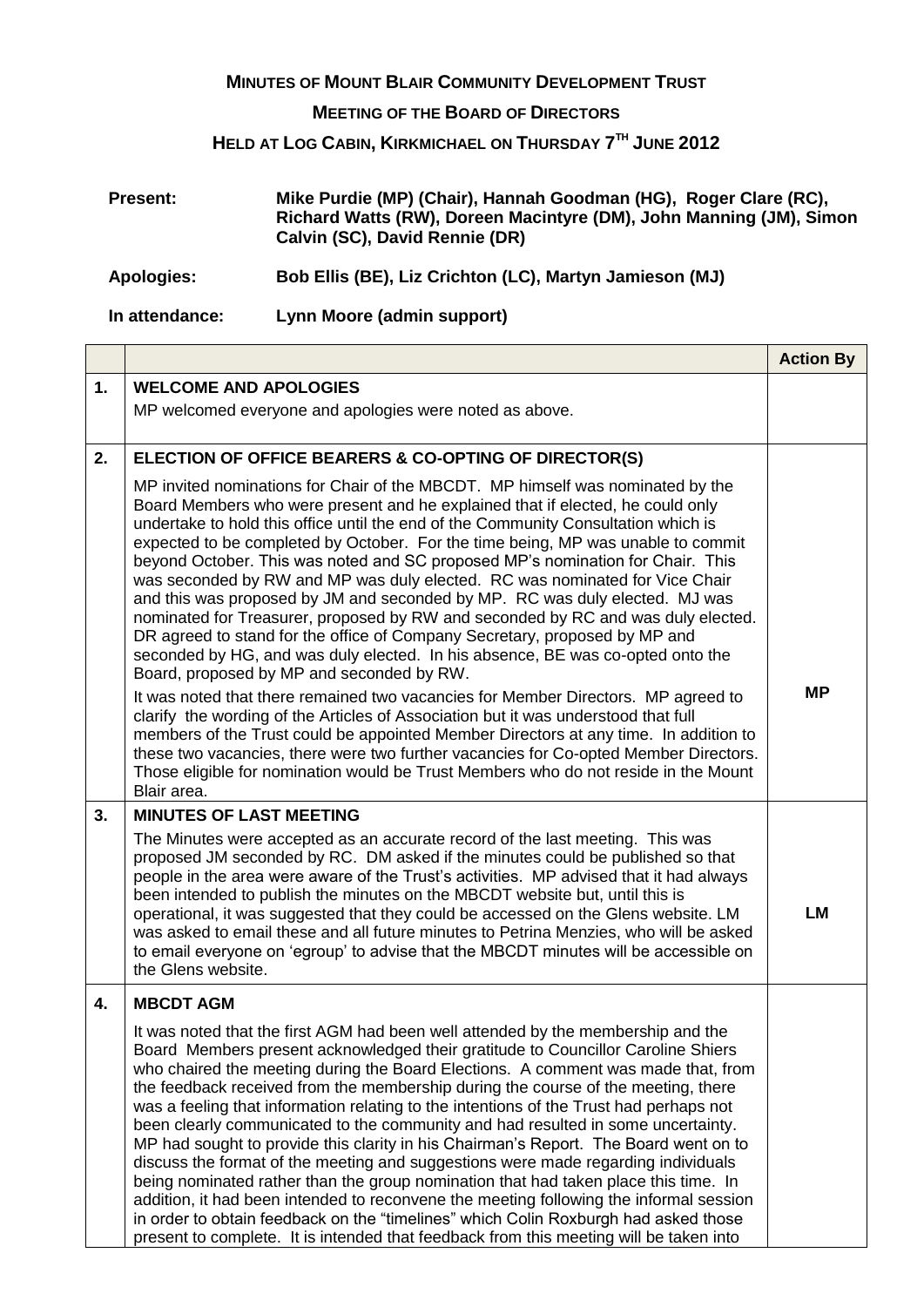|    |                                                                                                                                                                                                                                                                                                                                                                                                                                                                                                                                                                                                                                                                                                                                                                                                                                                                                                                                                                                                                                                                                                                                                                                                                                                                                                                | <b>Action By</b> |
|----|----------------------------------------------------------------------------------------------------------------------------------------------------------------------------------------------------------------------------------------------------------------------------------------------------------------------------------------------------------------------------------------------------------------------------------------------------------------------------------------------------------------------------------------------------------------------------------------------------------------------------------------------------------------------------------------------------------------------------------------------------------------------------------------------------------------------------------------------------------------------------------------------------------------------------------------------------------------------------------------------------------------------------------------------------------------------------------------------------------------------------------------------------------------------------------------------------------------------------------------------------------------------------------------------------------------|------------------|
|    | account when organising the next AGM.                                                                                                                                                                                                                                                                                                                                                                                                                                                                                                                                                                                                                                                                                                                                                                                                                                                                                                                                                                                                                                                                                                                                                                                                                                                                          |                  |
| 5. | <b>MBCDT LOGO</b>                                                                                                                                                                                                                                                                                                                                                                                                                                                                                                                                                                                                                                                                                                                                                                                                                                                                                                                                                                                                                                                                                                                                                                                                                                                                                              |                  |
|    | MP advised that he had been contacted by email by the 6 <sup>th</sup> Year Pupil at Blairgowrie<br>High School who will produce the logo from the original designs by the pupils at<br>Kirkmichael School. MP had given him some indication of what was required and had<br>referred him to SC for further details.                                                                                                                                                                                                                                                                                                                                                                                                                                                                                                                                                                                                                                                                                                                                                                                                                                                                                                                                                                                            | <b>SC</b>        |
| 6. | ARCHIVE PROJECT & HERITAGE LOTTERY FUND APPLCATION                                                                                                                                                                                                                                                                                                                                                                                                                                                                                                                                                                                                                                                                                                                                                                                                                                                                                                                                                                                                                                                                                                                                                                                                                                                             |                  |
|    | JM had been in contact with Margaret Phelps of the Scottish Community Foundation to<br>enquire when the cheque for £4750 funding would be sent. It was noted that this was<br>expected to be received by the Trust in the very near future. However, it was<br>emphasised that this funding cannot be utilised until further funding is sourced from<br>the Heritage Lottery Fund. There is still some work to be done on the application and<br>MP advised that Liz Crichton (LC) had volunteered to take this application forward and<br>will henceforth be the point of contact for this application as only the person initiating<br>the application can liaise with the Heritage Lottery Fund.                                                                                                                                                                                                                                                                                                                                                                                                                                                                                                                                                                                                            | LC               |
|    | JM advised of communication he had received regarding the Perth and Kinross<br>Heritage Trust Archeology Event, to be held on Tuesday 26 <sup>th</sup> June at Kirkmichael<br>School. Input had been requested from the Trust but, after a brief discussion, it was<br>felt that, at the moment, the Trust would not be able to effectively contribute to this<br>type of event and JM undertook to contact Perth and Kinross Heritage Trust to this<br>effect.                                                                                                                                                                                                                                                                                                                                                                                                                                                                                                                                                                                                                                                                                                                                                                                                                                                | <b>JM</b>        |
| 7. | <b>AWARDS FOR ALL - COMMUNITY CONSULTATION</b>                                                                                                                                                                                                                                                                                                                                                                                                                                                                                                                                                                                                                                                                                                                                                                                                                                                                                                                                                                                                                                                                                                                                                                                                                                                                 |                  |
|    | MP advised that since the last meeting rapid progress had been made with this, in<br>order to ensure that deadlines are met. It had been previously agreed to offer the<br>contract to Colin Roxburgh (CR) with the proviso that he modified some of the<br>proposed methods. These modifications had been agreed with CR and the Inception<br>Meeting was held, attended by SS, HG, MP and RW, at which the Plan of Action for<br>the Consultation had been agreed. As a result, a slightly revised timescale had been<br>produced which stretches through September with the final Action Plan to be<br>completed by the end of October.                                                                                                                                                                                                                                                                                                                                                                                                                                                                                                                                                                                                                                                                     |                  |
|    | CR had recommended that a Steering Group was set up, consisting of up to 10<br>members. MP spoke of the role of this Steering Group in the consultation process<br>which was essentially to manage the overall process of putting together the<br>Community Action Plan upon receipt of CR's final report, sign off the final survey and<br>assist with the preparations for the drop-in event on 14 <sup>th</sup> September in Bridge of Cally<br>Hall from 4pm - 8pm, although a suggestion was made that perhaps Kirkmichael Hall<br>may make a more suitable venue. In order to progress, an Interim Steering Group had<br>been agreed and membership of this would be intended to represent the broad<br>community. The Group will comprise MP, HG and RW representing the Trust, DM<br>and JM would be the Community Council Representatives and Councillors Bob Ellis<br>and Caroline Shiers had also been approached and invited to join. Mary Nevin from<br>Bridge of Cally Hall Committee had agreed to seek to obtain a representative from that<br>Committee to join the Steering Group, which will meet 6 or 7 times during the<br>consultation process, 3 or 4 of these meetings will take place before September. MP<br>asked for any suggestions of other organisations who may wish to have a | All              |